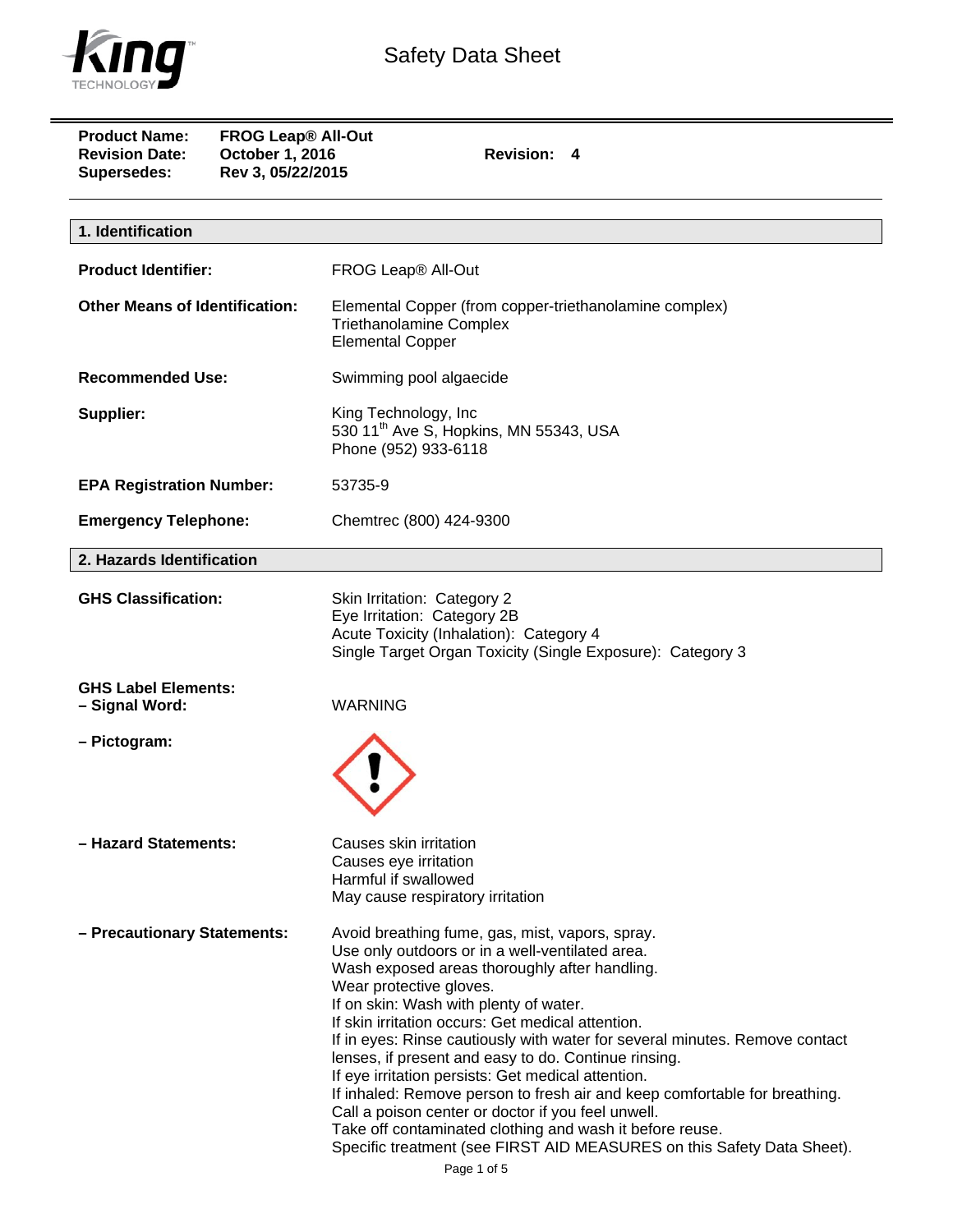

| <b>Product Name:</b><br><b>Revision Date:</b><br>Supersedes: | <b>FROG Leap<sup>®</sup> All-Out</b><br>October 1, 2016<br>Rev 3, 05/22/2015 | <b>Revision: 4</b>                                                                                                                                                                              |
|--------------------------------------------------------------|------------------------------------------------------------------------------|-------------------------------------------------------------------------------------------------------------------------------------------------------------------------------------------------|
|                                                              |                                                                              | Store locked up in a well-ventilated place. Keep container tightly closed.<br>Dispose of contents and container in accordance with local, regional, national,<br>and international regulations. |
| <b>Unclassified Hazards:</b>                                 |                                                                              | None                                                                                                                                                                                            |
| Percentage of Ingredients with<br><b>Unknown Toxicity:</b>   |                                                                              | Zero                                                                                                                                                                                            |

| 3. Composition / Information on Ingredients  |          |                       |                        |
|----------------------------------------------|----------|-----------------------|------------------------|
| <b>Components</b><br><b>CAS</b>              | Weight % | <b>ACGIH-TLV Data</b> | <b>OSHA (PEL) Data</b> |
| Copper triethanolamine complex<br>82027-59-6 | 3.03     | ΝE                    | ΝE                     |

| 4. First-aid Measures                                        |                                                                                                                                                                                                                                                                                                                                                                                                               |
|--------------------------------------------------------------|---------------------------------------------------------------------------------------------------------------------------------------------------------------------------------------------------------------------------------------------------------------------------------------------------------------------------------------------------------------------------------------------------------------|
| Eye contact:                                                 | Hold eye open and rinse slowly and gently with water for 15-20 minutes.<br>Remove contact lenses, if present, after the first 5 minutes then continue<br>rinsing eye. Call a poison control center or doctor for treatment advice if<br>irritation persists.                                                                                                                                                  |
| <b>Skin contact:</b>                                         | Remove contaminated clothing. Rinse skin immediately with plenty of soap<br>and water for 15-20 minutes. Call a poison control center or doctor for<br>treatment advice.                                                                                                                                                                                                                                      |
| Inhalation:                                                  | Move person to fresh air. If person is not breathing call 911 or an ambulance,<br>then give artificial respiration, preferably by mouth-to-mouth if possible. Call a<br>poison control center or doctor for treatment advice.                                                                                                                                                                                 |
| Ingestion:                                                   | Call poison control center or doctor immediately for treatment advice. Have<br>person sip a glass of water if able to swallow. Do not induce vomiting unless<br>told to do so by the poison control center or doctor. Do not give anything by<br>mouth to an unconscious person. Have the product container or label with you<br>when calling a poison control center or doctor, or when going for treatment. |
| <b>Most Important Symptoms,</b><br><b>Acute and Delayed:</b> | Causes skin and eye irritation. Harmful if swallowed. May cause respiratory<br>irritation.                                                                                                                                                                                                                                                                                                                    |
| <b>Immediate Medical Attention</b><br><b>Required:</b>       | None needed. If skin or eye irritation occurs, or if you feel unwell, get medical<br>attention.                                                                                                                                                                                                                                                                                                               |
| 5. Fire-fighting Measures                                    |                                                                                                                                                                                                                                                                                                                                                                                                               |
| <b>Flash Point:</b>                                          | N/A                                                                                                                                                                                                                                                                                                                                                                                                           |
| <b>Suitable Extinguishing Media:</b>                         | Use media suitable for surrounding fires.                                                                                                                                                                                                                                                                                                                                                                     |
| <b>Specific Hazards Arising From</b><br>the Chemical:        | None known.                                                                                                                                                                                                                                                                                                                                                                                                   |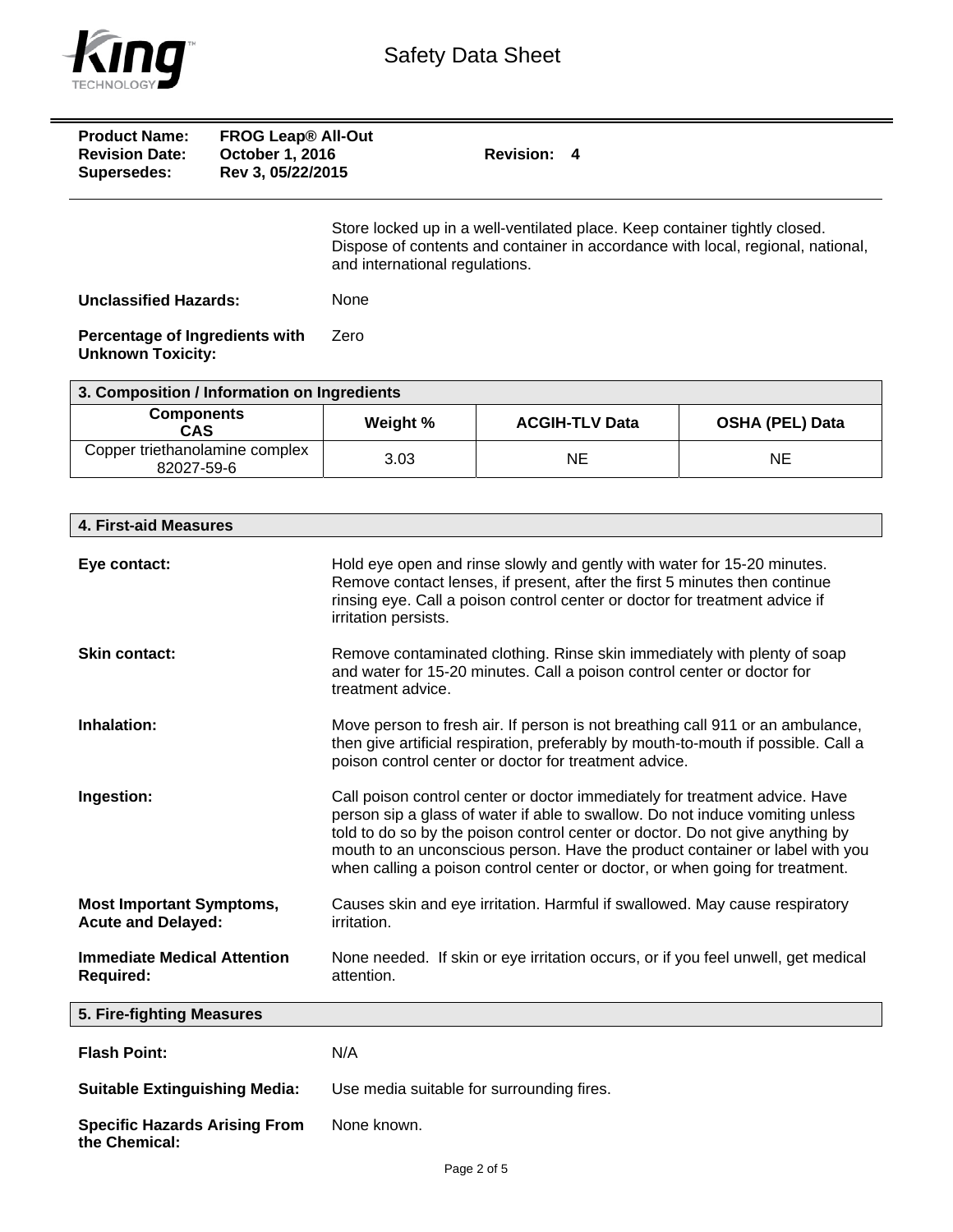

| <b>Product Name:</b><br><b>Revision Date:</b><br><b>Supersedes:</b>           | <b>FROG Leap<sup>®</sup> All-Out</b><br>October 1, 2016<br>Rev 3, 05/22/2015 | <b>Revision:</b><br>4                                                                                                                                                                                                                                    |
|-------------------------------------------------------------------------------|------------------------------------------------------------------------------|----------------------------------------------------------------------------------------------------------------------------------------------------------------------------------------------------------------------------------------------------------|
| <b>Special Protective Equipment</b><br>and Precautions for Fire-<br>fighters: |                                                                              | Fire fighters should wear self-contained breathing apparatus and full protective<br>clothing.                                                                                                                                                            |
| <b>6. Accidental Release Measures</b>                                         |                                                                              |                                                                                                                                                                                                                                                          |
| <b>Personal Precautions:</b>                                                  |                                                                              | Using appropriate protective clothing and safety equipment contain spilled<br>material with an absorbent material, such as sweeping compound. Sweep up<br>and dispose as waste in a suitable container.                                                  |
| <b>Methods for Cleaning Up:</b>                                               |                                                                              | Dispose of according to local, state, and federal regulations.                                                                                                                                                                                           |
| 7. Handling and Storage                                                       |                                                                              |                                                                                                                                                                                                                                                          |
| Handling:                                                                     |                                                                              | Do not mix with other chemicals. Do not get in eyes, on skin, or on clothing.<br>Wear eye protection and protective clothing. Wash thoroughly after handling.                                                                                            |
| Storage:                                                                      |                                                                              | Keep this product in original closed container when not in use. Store in clean,<br>dry area below 95°F. Do not contaminate water, food, or feed by storage,<br>disposal, or cleanup equipment. Average shelf life under proper conditions is 2<br>years. |
| 8. Exposure Controls / Personal Protection                                    |                                                                              |                                                                                                                                                                                                                                                          |
| <b>Exposure Limits:</b>                                                       |                                                                              | None assigned.                                                                                                                                                                                                                                           |
| <b>Appropriate Engineering</b><br><b>Controls:</b>                            |                                                                              | Use in well ventilated areas.                                                                                                                                                                                                                            |
| Personal protective equipment:<br>- Respiratory protection:                   |                                                                              | None required for normal use.                                                                                                                                                                                                                            |
| - Hand protection:                                                            |                                                                              | Wear rubber gloves when handling this product. Avoid contact with skin.                                                                                                                                                                                  |
| - Eye protection:                                                             |                                                                              | Wear goggles or safety glasses with side shields when handling this product.                                                                                                                                                                             |
| - Skin and body protection:                                                   |                                                                              | Wear rubber gloves when handling this product. Avoid contact with skin.                                                                                                                                                                                  |
| <b>Hygiene measures:</b>                                                      |                                                                              | Remove and wash contaminated clothing before reuse. Facilities storing or<br>utilizing this material should be equipped with an eyewash and safety shower.                                                                                               |

## **9. Physical and Chemical Properties**

| Appearance:              | Dark blue liquid |
|--------------------------|------------------|
| Odor:                    | Odorless         |
| <b>Odor threshold:</b>   | Not applicable   |
| Melting point / range:   | Not applicable   |
| Boiling point / range:   | Not applicable   |
| <b>Flash point:</b>      | Not applicable   |
| <b>Evaporation rate:</b> | Not available    |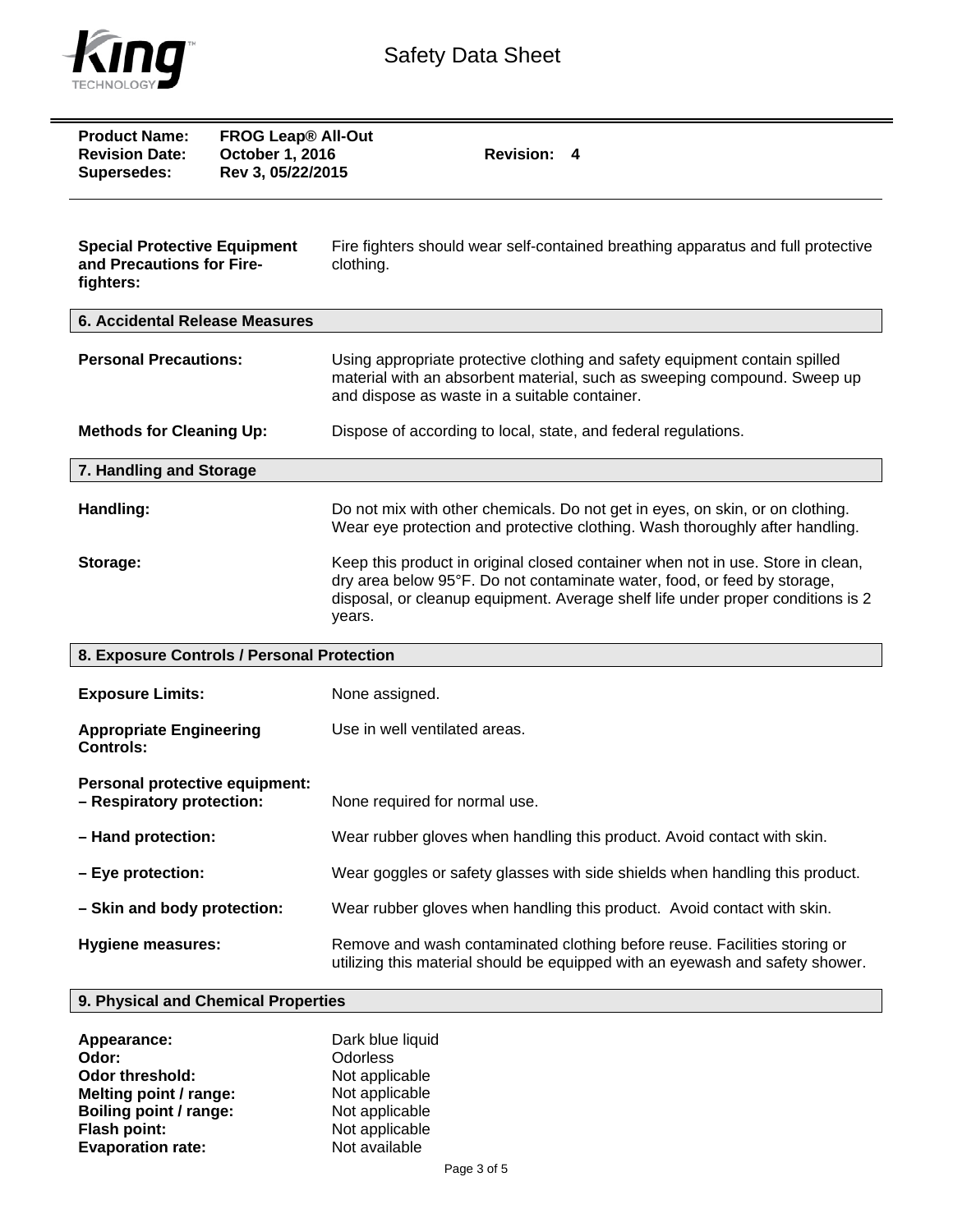

| <b>Product Name:</b><br><b>Revision Date:</b><br><b>Supersedes:</b>                                                                                                                                                                                                          | <b>FROG Leap® All-Out</b><br><b>October 1, 2016</b><br>Rev 3, 05/22/2015 | <b>Revision: 4</b>                                                                                                                                                                                                                                                                                                          |
|------------------------------------------------------------------------------------------------------------------------------------------------------------------------------------------------------------------------------------------------------------------------------|--------------------------------------------------------------------------|-----------------------------------------------------------------------------------------------------------------------------------------------------------------------------------------------------------------------------------------------------------------------------------------------------------------------------|
| <b>Flammability:</b><br>Vapor pressure:<br>Vapor density:<br><b>Solubility in water:</b><br>Specific gravity:<br>pH:<br><b>Flammability limits:</b><br><b>Partition coefficient:</b><br>Auto-ignition temperature:<br><b>Decomposition temperature:</b><br><b>Viscosity:</b> |                                                                          | Not available<br>Not applicable<br>Not applicable<br>Soluble<br>1.06 g/mL (8.84 lb/gal)<br>9.1<br>Not available<br>Not available<br>Not available<br>Not available<br>Not available                                                                                                                                         |
| 10. Stability and Reactivity                                                                                                                                                                                                                                                 |                                                                          |                                                                                                                                                                                                                                                                                                                             |
| <b>Reactivity:</b>                                                                                                                                                                                                                                                           |                                                                          | This product is not reactive under normal conditions.                                                                                                                                                                                                                                                                       |
| <b>Stability:</b>                                                                                                                                                                                                                                                            |                                                                          | This product is stable under normal conditions.                                                                                                                                                                                                                                                                             |
| <b>Possibility of hazardous</b><br>reactions:                                                                                                                                                                                                                                |                                                                          | Will not occur under normal conditions.                                                                                                                                                                                                                                                                                     |
| <b>Conditions to avoid:</b>                                                                                                                                                                                                                                                  |                                                                          | Do not use where pH of water is below 6. Copper chelate may dissociate and<br>release copper ions, which could be precipitated as insoluble copper salts.<br>Should not be applied when water temperature is below 60°F. Protect from<br>freezing.                                                                          |
| Incompatible materials:                                                                                                                                                                                                                                                      |                                                                          | None known                                                                                                                                                                                                                                                                                                                  |
| <b>Hazardous decomposition</b><br>products:                                                                                                                                                                                                                                  |                                                                          | None known                                                                                                                                                                                                                                                                                                                  |
| 11. Toxicological Information                                                                                                                                                                                                                                                |                                                                          |                                                                                                                                                                                                                                                                                                                             |
| <b>Acute toxicity:</b><br>- Rat oral LD50:<br>- Rabbit dermal LD50:<br>- Eye irritation (rabbit):<br>Carcinogenicity:                                                                                                                                                        |                                                                          | 1312 mg/kg Slightly toxic if swallowed.<br>>2.0 g/kg Considered to be a negligible irritant to skin.<br>Considered to be a moderate irritant<br>This product is not listed as a carcinogen by IARC.<br>This product is not listed as a carcinogen by NTP.<br>This product is not listed as a carcinogen by OSHA.            |
| 12. Ecological Information                                                                                                                                                                                                                                                   |                                                                          |                                                                                                                                                                                                                                                                                                                             |
|                                                                                                                                                                                                                                                                              |                                                                          | No information available                                                                                                                                                                                                                                                                                                    |
| 13. Disposal Considerations                                                                                                                                                                                                                                                  |                                                                          |                                                                                                                                                                                                                                                                                                                             |
| <b>Waste disposal:</b>                                                                                                                                                                                                                                                       |                                                                          | If these wastes cannot be disposed of by use according to label instructions,<br>contact your State Pesticide or Environmental Control Agency, or the<br>Hazardous Waste representative at the nearest EPA Regional Office for<br>guidance. Do not contaminate water, food, or feed by storage, disposal, or<br>Page 4 of 5 |